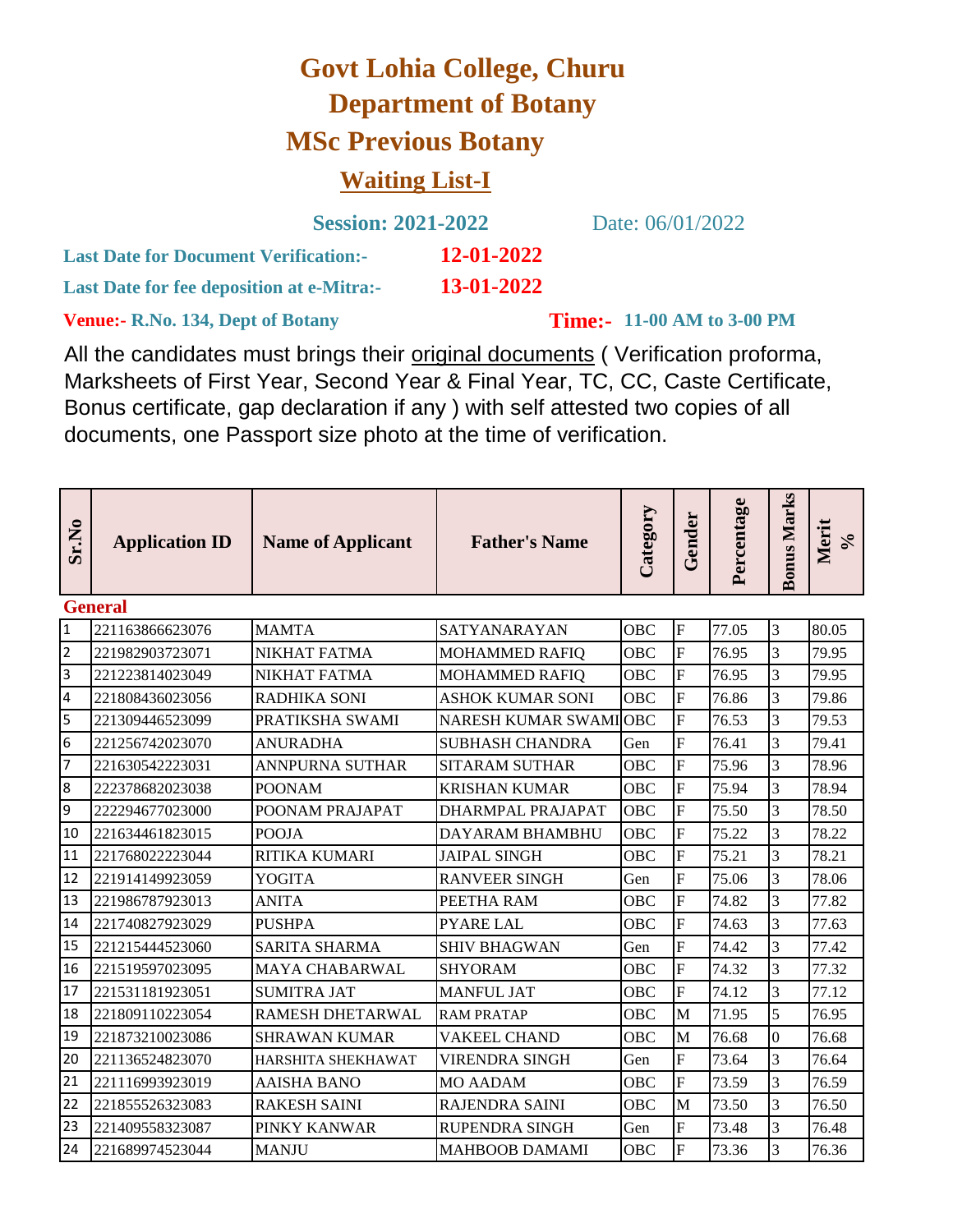| 25  | 222468612323085 | <b>BALA</b>           | <b>RAM SINGH</b>         | <b>OBC</b> | ΙF | 73.30 | 76.30 |
|-----|-----------------|-----------------------|--------------------------|------------|----|-------|-------|
| 26  | 221356962523030 | <b>BASANTI PAREEK</b> | RATAN LAL PAREEK         | Gen        | .F | 73.23 | 76.23 |
| 27  | 221248785323069 | <b>SAMESTA</b>        | RAJENDRA KUMAR           | <b>OBC</b> | ιF | 73.23 | 76.23 |
| 28  | 221387366123086 | <b>MONU SAHRAN</b>    | <b>RAMSINGH</b>          | <b>OBC</b> | ιF | 72.96 | 75.96 |
| 29  | 221769596423043 | <b>ANJALI JANGIR</b>  | NAVRANGLAL JANGIR        | <b>OBC</b> | ıF | 72.83 | 75.83 |
| 30  | 221468947523027 | <b>HEENA</b>          | <b>HASAN KHAN</b>        | <b>OBC</b> | ıF | 72.82 | 75.82 |
| 31  | 221327168223011 | <b>SUMAN JAT</b>      | <b>MANPHOOLA RAM JAT</b> | <b>OBC</b> | ıF | 72.74 | 75.74 |
| 132 | 221207229523088 | ALPANA SHARMA         | <b>NAND KISHOR</b>       | Gen        | .F | 72.73 | 75.73 |
| 33  | 221747111723073 | <b>SAVETA</b>         | DEEP CHAND               | Gen        | F  | 72.70 | 75.70 |

## **OBC**

| $\overline{1}$ | 221462294523050 | <b>SANTOSH</b>           | <b>KEHAR SINGH</b>      | OBC        | F            | 72.63 | 3         | 75.63 |
|----------------|-----------------|--------------------------|-------------------------|------------|--------------|-------|-----------|-------|
| $\overline{2}$ | 221658198423095 | <b>KOMAL</b>             | <b>DHARAMVEER</b>       | <b>OBC</b> | F            | 72.36 | 3         | 75.36 |
| 3              | 221433284723025 | POOJA SUTHAR             | <b>SURESH SUTHAR</b>    | <b>OBC</b> | F            | 72.14 | 3         | 75.14 |
| $\overline{4}$ | 221467822823026 | <b>SURBHI CHOUDHARY</b>  | <b>MANIRAM SAHARAN</b>  | OBC        | $\mathbf{F}$ | 72.11 | $\vert$ 3 | 75.11 |
| 5              | 221267924823054 | <b>VINITA SONI</b>       | <b>CHANDAN MAL SONI</b> | OBC        | F            | 72.00 | 3         | 75.00 |
| 6              | 221114078223052 | KAVITA MAIYA             | <b>KISHAN LAL</b>       | OBC        | F            | 72.00 | 3         | 75.00 |
| $\overline{7}$ | 221263443723023 | AMBIKA ACHARA            | <b>GOVINDRAM ACHARA</b> | OBC        | F            | 71.91 | 3         | 74.91 |
| 8              | 221845036523090 | <b>RAKHI CHARAN</b>      | PREM DAN CHARAN         | OBC        | F            | 71.91 | 3         | 74.91 |
| 9              | 221652436123038 | <b>SOMVEER JANGIR</b>    | <b>PAWAN KUMAR</b>      | OBC        | M            | 71.82 | 3         | 74.82 |
| 10             | 221938394123070 | <b>PRIYANKA</b>          | PRAMESHWAR LAL          | <b>OBC</b> | F            | 71.67 | 3         | 74.67 |
| 11             | 221571561023024 | <b>KAVITA SAINI</b>      | TRILOKCHAND SAINI       | <b>OBC</b> | F            | 71.39 | 3         | 74.39 |
| 12             | 221223566923061 | PRATIBHA PRAJAPAT        | <b>DHANNARAM</b>        | <b>OBC</b> | F            | 71.32 | 3         | 74.32 |
| 13             | 221565773923068 | <b>SURENDRA PRAJAPAT</b> | <b>MAHAVEER</b>         | <b>OBC</b> | M            | 74.24 | Ю         | 74.24 |
| 14             | 222489198523059 | <b>ABHILASHA SONI</b>    | PANNA LAL SONI          | OBC        | F            | 71.22 | 3         | 74.22 |
| 15             | 221917201023068 | YOGENDRA KUMAR           | <b>MANGAL CHAND</b>     | OBC        | M            | 71.14 | 3         | 74.14 |
| 16             | 221244838923078 | <b>SHOYAB CHOUHAN</b>    | <b>IQBAL CHOUHAN</b>    | OBC        | M            | 74.05 | 0         | 74.05 |
| 17             | 221351045223052 | <b>NAHILA BANO</b>       | <b>MOHAMMED MEHBOOB</b> | <b>OBC</b> | F            | 70.61 | 3         | 73.61 |
| 18             | 221555448023037 | <b>SUMAN</b>             | <b>MAHENDRA</b>         | OBC        | F            | 70.48 | 3         | 73.48 |

## **EWS**

|    | 221130578123075 | KRISHNA SHARMA        | SHRIRAM SHARMA            | <b>EWS</b> | F  | 71.88 | 74.88 |
|----|-----------------|-----------------------|---------------------------|------------|----|-------|-------|
| 2  | 222215618123054 | <b>LALITA KANWAR</b>  | <b>BHARAT SINGH</b>       | EWS        | F  | 71.11 | 74.11 |
|    | 221289571723072 | <b>NEETU SINGH</b>    | <b>HARI SINGH</b>         | <b>EWS</b> | F  | 70.74 | 73.74 |
| 4  | 221574238523038 | <b>NEETU SINGH</b>    | <b>HARI SINGH</b>         | <b>EWS</b> | F  | 70.74 | 73.74 |
|    | 221398324523036 | <b>RISHABH TIWARI</b> | <b>MANOJ TIWARI</b>       | <b>EWS</b> | M  | 73.70 | 73.70 |
| 6  | 221842993423034 | <b>POONAM KANWAR</b>  | <b>SANJAY SINGH</b>       | <b>EWS</b> | F  | 70.45 | 73.45 |
|    | 221450966323077 | <b>KRISHNA SHARMA</b> | <b>IMAHENDRA KUMAR</b>    | <b>EWS</b> | ΙF | 70.38 | 73.38 |
| 8  | 221334487723099 | URMILA SHARMA         | SURENDRA SHARMA           | <b>EWS</b> | F  | 70.36 | 73.36 |
| 19 | 221325157523065 | <b>RAKSHA PAREEK</b>  | <b>VED PRAKASH PAREEK</b> | EWS        | F  | 68.05 | 71.05 |

**SC**

|    | 221491731023041 | <b>AKHILESH KUMAR</b>          | <b>DALU RAM</b>        | <b>SC</b> | ١M | 69.64 | 10 | 69.64 |
|----|-----------------|--------------------------------|------------------------|-----------|----|-------|----|-------|
| 2  | 221415669023038 | <b>INDIRA VERMA</b>            | IRAJESH VERMA          | <b>SC</b> | F  | 66.3  |    | 69.30 |
|    | 221608151623038 | PINKI KUMARI                   | <b>SUMER SINGH</b>     | <b>SC</b> | F  | 65.91 |    | 68.91 |
| 14 | 221603216423090 | IKAVITA GAHANOLIA              | <b>IMOOL CHAND</b>     | <b>SC</b> | F  | 65.73 |    | 68.73 |
|    | 221791732423018 | <b>RENU GAHLOT</b>             | <b>JITENDER GAHLOT</b> | <b>SC</b> | F  | 65.46 |    | 68.46 |
| l6 | 221890590023016 | <b>KARUNA TANWAR</b>           | <b>SURESH KUMAR</b>    | <b>SC</b> | F  | 65.15 |    | 68.15 |
|    | 221466293023050 | VIJENDRA KUMAR MEGICHHAGAN LAL |                        | <b>SC</b> | M  | 68.05 |    | 68.05 |
| 18 | 221181266523000 | <b>RAVINDER KUMAR</b>          | <b>RAJKUMAR</b>        | <b>SC</b> | M  | 67.96 |    | 67.96 |